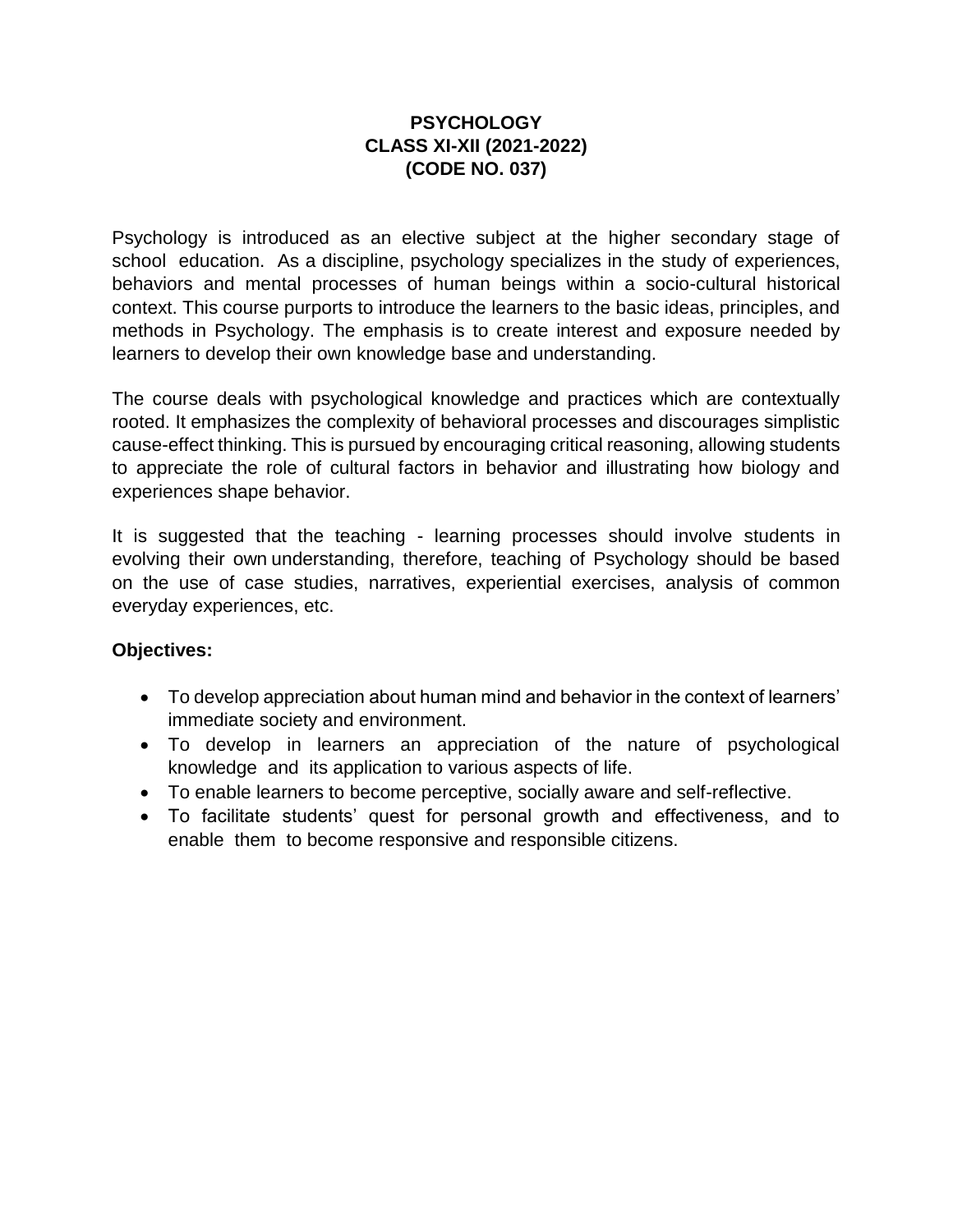## **COURSE STRUCTURE CLASS XI (2021-2022)**

# **One Theory Paper** 3 Hours

# **Marks: 70**

| <b>Units</b> | <b>Topics</b>                       | No. of<br>periods | <b>Marks</b> |
|--------------|-------------------------------------|-------------------|--------------|
|              | What is Psychology?                 | 16                |              |
| Ш            | Methods of Enquiry in Psychology    | 20                | 10           |
| Ш            | The Bases of Human Behavior         | 20                | 8            |
| IV           | Human Development                   | 16                | 6            |
| V            | Sensory, Attentional and Perceptual | 20                | 8            |
|              | Processes                           |                   |              |
| VI           | Learning                            | 22                | 9            |
| VII          | <b>Human Memory</b>                 | 20                | 8            |
| VIII         | Thinking                            | 18                | 7            |
| IX           | <b>Motivation and Emotion</b>       | 18                |              |
|              | Total                               | 170               | 70           |

# **COURSE STRUCTURE**

| Unit I  | <b>What is Psychology?</b>                                                                                                                                                                                                                                                                                                                                                                                                                                     | <b>16 Periods</b> |
|---------|----------------------------------------------------------------------------------------------------------------------------------------------------------------------------------------------------------------------------------------------------------------------------------------------------------------------------------------------------------------------------------------------------------------------------------------------------------------|-------------------|
|         | The topics in this unit are:                                                                                                                                                                                                                                                                                                                                                                                                                                   |                   |
|         | 1. Introduction<br>2. What is Psychology?<br>Psychology as a Discipline<br>$\bullet$<br>Psychology as a Natural Science<br>$\bullet$<br>Psychology as a Social Science<br>3. Understanding Mind and Behaviour<br>4. Popular Notions about the Discipline of Psychology<br>5. Evolution of Psychology<br>Development of Psychology in India<br>6.<br>7. Branches of Psychology<br>8. Themes of Research and Applications<br>9. Psychology and Other Disciplines |                   |
|         | 10. Psychologists at Work                                                                                                                                                                                                                                                                                                                                                                                                                                      |                   |
|         | 11. Psychology in Everyday Life                                                                                                                                                                                                                                                                                                                                                                                                                                |                   |
| Unit II | <b>Methods of Enquiry in Psychology</b>                                                                                                                                                                                                                                                                                                                                                                                                                        | <b>20 Periods</b> |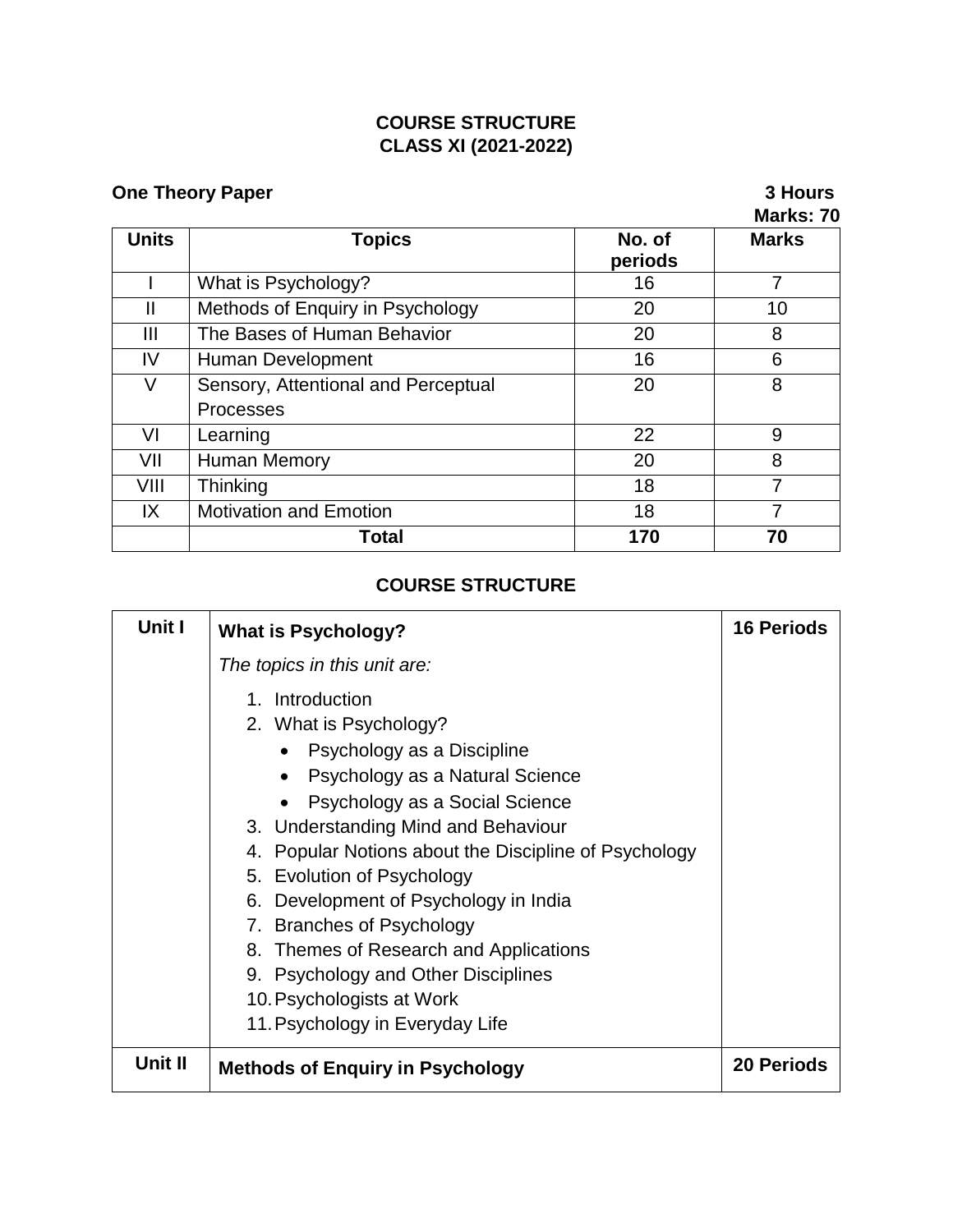|          | The topics in this unit are:                                                                                                                                                                                                                                                                                                                                                                                                                                                                                                                                                                    |                   |
|----------|-------------------------------------------------------------------------------------------------------------------------------------------------------------------------------------------------------------------------------------------------------------------------------------------------------------------------------------------------------------------------------------------------------------------------------------------------------------------------------------------------------------------------------------------------------------------------------------------------|-------------------|
|          | 1. Introduction<br>2. Goals of Psychological Enquiry<br><b>Steps in Conducting Scientific Research</b><br>Alternative Paradigms of Research<br>3. Nature of Psychological Data<br>4. Some Important Methods in Psychology<br><b>Observational Method</b><br>$\bullet$<br><b>Experimental Method</b><br>$\bullet$<br><b>Correlational Research</b><br>$\bullet$<br><b>Survey Research</b><br><b>Psychological Testing</b><br><b>Case Study</b><br>5. Analysis of Data<br><b>Quantitative Method</b><br><b>Qualitative Method</b><br>6. Limitations of Psychological Enquiry<br>7. Ethical Issues |                   |
| Unit III |                                                                                                                                                                                                                                                                                                                                                                                                                                                                                                                                                                                                 | <b>20 Periods</b> |
|          | The Bases of Human Behaviour                                                                                                                                                                                                                                                                                                                                                                                                                                                                                                                                                                    |                   |
|          | The topics in this unit are:                                                                                                                                                                                                                                                                                                                                                                                                                                                                                                                                                                    |                   |
|          | 1. Introduction                                                                                                                                                                                                                                                                                                                                                                                                                                                                                                                                                                                 |                   |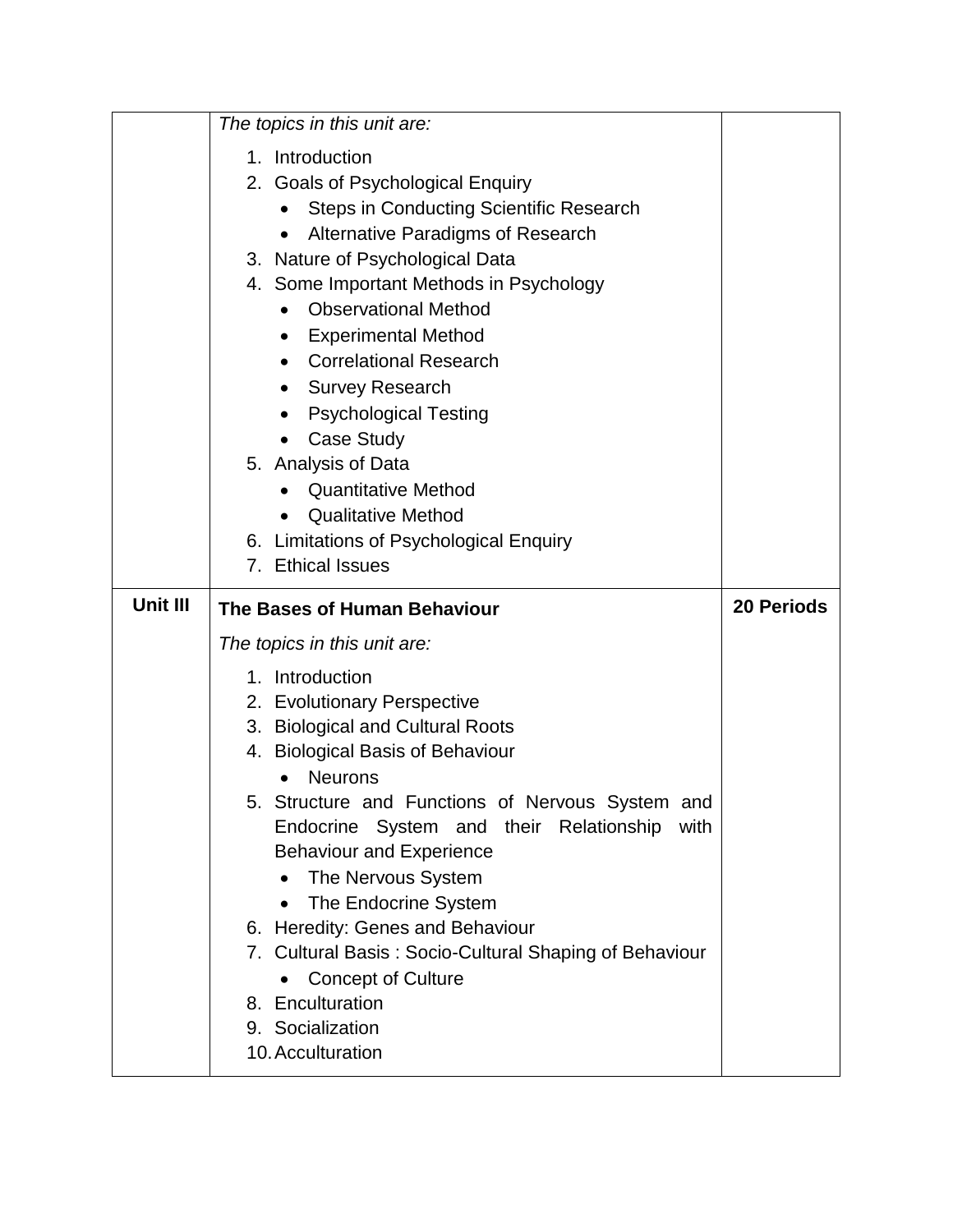| <b>Unit IV</b> | <b>Human Development</b>                                                                                                                                                                                                                                                                                                                                                                                                                                                                                                                                                           | <b>16 Periods</b> |
|----------------|------------------------------------------------------------------------------------------------------------------------------------------------------------------------------------------------------------------------------------------------------------------------------------------------------------------------------------------------------------------------------------------------------------------------------------------------------------------------------------------------------------------------------------------------------------------------------------|-------------------|
|                | The topics in this unit are:                                                                                                                                                                                                                                                                                                                                                                                                                                                                                                                                                       |                   |
|                | 1. Introduction<br>2. Meaning of Development<br>Life-Span Perspective on Development<br>3. Factors Influencing Development<br>4. Context of Development<br>5. Overview of Developmental Stages<br><b>Prenatal Stage</b><br>$\bullet$<br>Infancy<br>Childhood<br><b>Challenges of Adolescence</b><br>Adulthood and Old Age                                                                                                                                                                                                                                                          |                   |
| <b>Unit V</b>  | <b>Sensory, Attentional and Perceptual Processes</b>                                                                                                                                                                                                                                                                                                                                                                                                                                                                                                                               | <b>20 Periods</b> |
|                | The topics in this unit are:                                                                                                                                                                                                                                                                                                                                                                                                                                                                                                                                                       |                   |
|                | 1. Introduction<br>2. Knowing the world<br>3. Nature and varieties of Stimulus<br>4. Sense Modalities<br><b>Visual Sensation</b><br><b>Auditory Sensation</b><br>5. Attentional Processes<br><b>Selective Attention</b><br><b>Sustained Attention</b><br>6. Perceptual Processes<br>Processing Approaches in Perception<br>7. The Perceiver<br>Principles of Perceptual Organisation<br>8.<br>9. Perception of Space, Depth and Distance<br><b>Monocular Cues and Binocular Cues</b><br>10. Perceptual Constancies<br>11. Illusions<br>12. Socio-Cultural Influences on Perception |                   |
| <b>Unit VI</b> | Learning                                                                                                                                                                                                                                                                                                                                                                                                                                                                                                                                                                           | <b>22 Periods</b> |
|                | The topics in this unit are:                                                                                                                                                                                                                                                                                                                                                                                                                                                                                                                                                       |                   |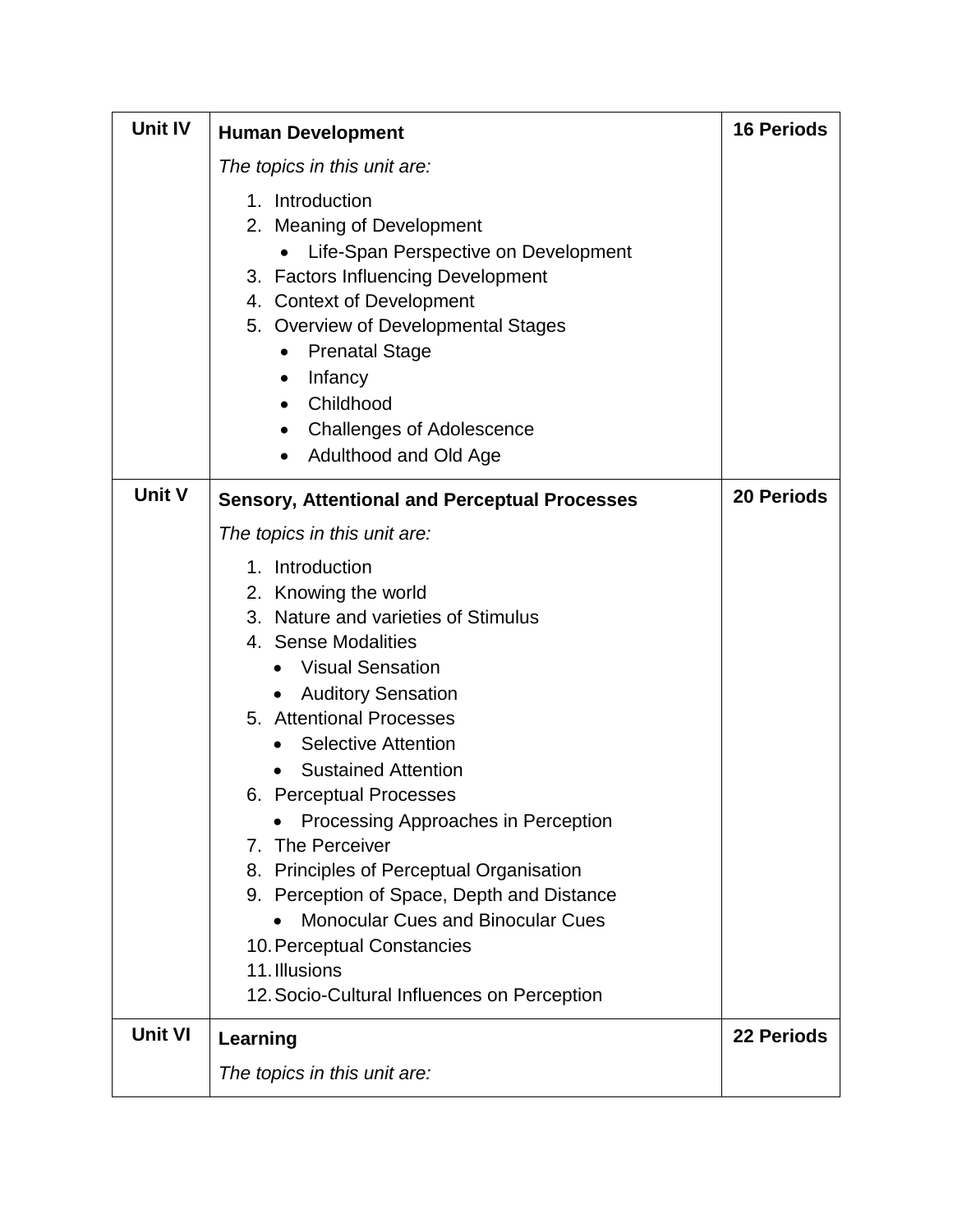|                 | Introduction<br>1.                                                          |                   |
|-----------------|-----------------------------------------------------------------------------|-------------------|
|                 | 2. Nature of Learning                                                       |                   |
|                 | 3. Paradigms of Learning                                                    |                   |
|                 | 4. Classical Conditioning                                                   |                   |
|                 | Determinants of Classical Conditioning                                      |                   |
|                 | 5. Operant/Instrumental Conditioning                                        |                   |
|                 | Determinants of Operant Conditioning                                        |                   |
|                 | 6. Key Learning Processes                                                   |                   |
|                 | 7. Observational Learning                                                   |                   |
|                 | 8. Cognitive Learning                                                       |                   |
|                 | 9. Verbal Learning                                                          |                   |
|                 | 10. Concept Learning                                                        |                   |
|                 | 11. Skill Learning                                                          |                   |
|                 | 12. Transfer of Learning                                                    |                   |
|                 | 13. Factors Facilitating Learning                                           |                   |
|                 | 14. The Learner: Learning Styles                                            |                   |
|                 | 15. Learning Disabilities                                                   |                   |
|                 | 16. Applications of Learning Principles                                     |                   |
| <b>Unit VII</b> | <b>Human Memory</b>                                                         | <b>20 Periods</b> |
|                 |                                                                             |                   |
|                 |                                                                             |                   |
|                 | The topics in this unit are:                                                |                   |
|                 | 1. Introduction                                                             |                   |
|                 | 2. Nature of Memory                                                         |                   |
|                 | 3. Information Processing Approach: The Stage Model                         |                   |
|                 | 4. Memory Systems: Sensory, Short-term and Long-                            |                   |
|                 | term Memories                                                               |                   |
|                 | 5. Levels of Processing                                                     |                   |
|                 | Types of Long-term Memory<br>რ.                                             |                   |
|                 | Declarative<br>and<br>Procedural;<br>Episodic<br>and                        |                   |
|                 | Semantic                                                                    |                   |
|                 | 7. Knowledge Representation and Organisation<br>in                          |                   |
|                 | Memory                                                                      |                   |
|                 | 8. Memory as a Constructive Process                                         |                   |
|                 | 9. Nature and Causes of Forgetting                                          |                   |
|                 | Forgetting due to Trace Decay, Interference and<br><b>Retrieval Failure</b> |                   |
|                 |                                                                             |                   |
|                 | 10. Enhancing Memory<br>Mnemonics using Images and Organisation             |                   |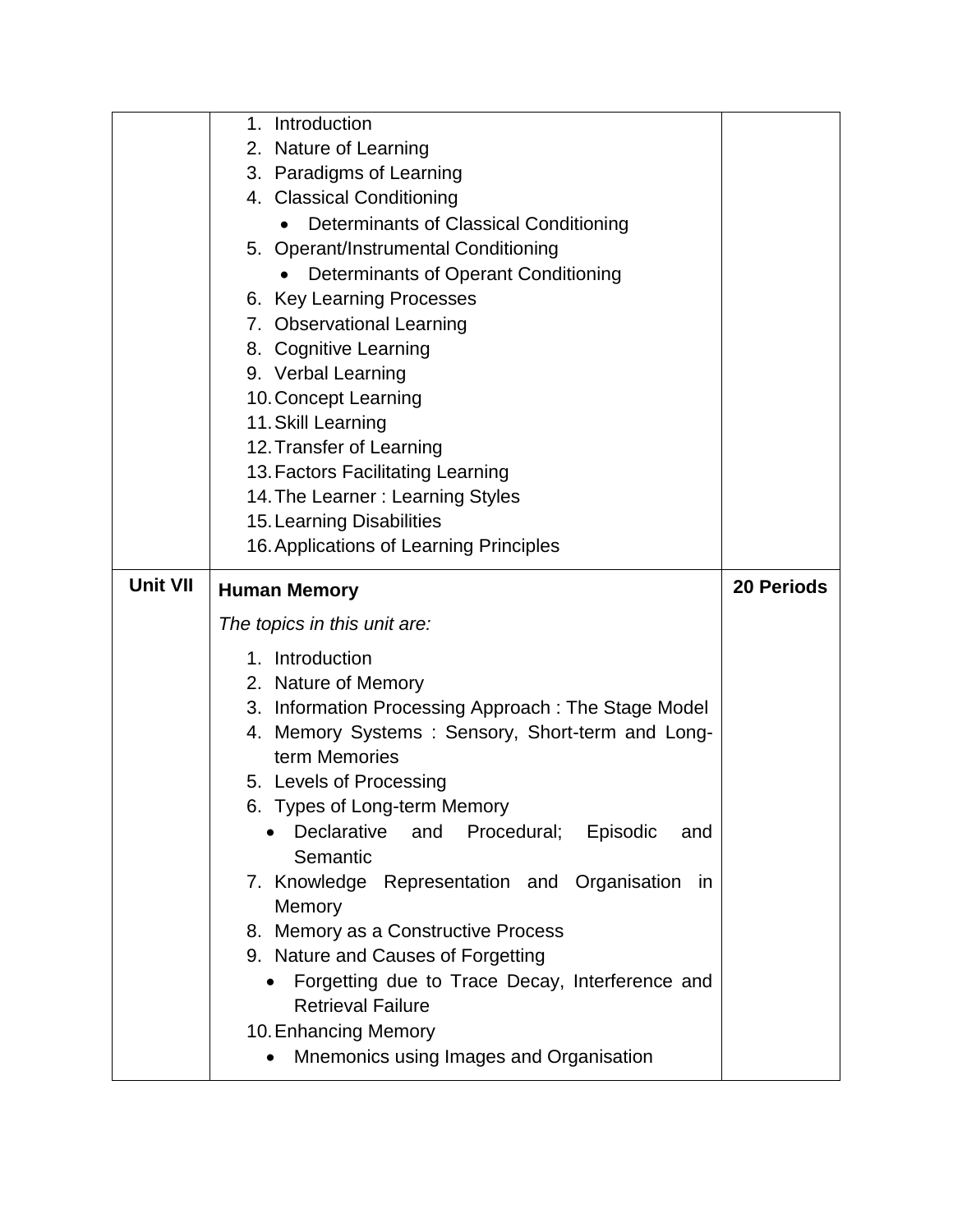| <b>Unit VIII</b> | <b>Thinking</b>                                                                                                                                                                                                                                                                                                                                                                                                                                                                                                                       | <b>18 Periods</b> |
|------------------|---------------------------------------------------------------------------------------------------------------------------------------------------------------------------------------------------------------------------------------------------------------------------------------------------------------------------------------------------------------------------------------------------------------------------------------------------------------------------------------------------------------------------------------|-------------------|
|                  | The topics in this unit are:                                                                                                                                                                                                                                                                                                                                                                                                                                                                                                          |                   |
|                  | 1. Introduction<br>2. Nature of Thinking<br><b>Building Blocks of Thought</b><br>3. The Processes of Thinking<br>4. Problem Solving<br>5. Reasoning<br>6. Decision-making<br>7. Nature and Process of Creative Thinking<br>Nature of Creative Thinking<br><b>Process of Creative Thinking</b><br>$\bullet$<br>8. Developing Creative Thinking<br><b>Barriers to Creative Thinking</b><br>$\bullet$<br><b>Strategies for Creative Thinking</b><br>$\bullet$<br>9. Thought and Language<br>10. Development of Language and Language Use |                   |
| Unit IX          | <b>Motivation and Emotion</b>                                                                                                                                                                                                                                                                                                                                                                                                                                                                                                         | <b>18 Periods</b> |
|                  | The topics in this unit are:                                                                                                                                                                                                                                                                                                                                                                                                                                                                                                          |                   |
|                  | 1. Introduction<br>2. Nature of Motivation<br>3. Types of Motives<br><b>Biological Motives</b><br>$\bullet$<br><b>Psychosocial Motives</b><br>4. Maslow's Hierarchy of Needs<br><b>Nature of Emotions</b><br>5.<br><b>Physiological Bases of Emotions</b><br>6.<br><b>Cognitive Bases of Emotions</b><br>7.<br>8. Cultural Bases of Emotions<br>9. Expression of Emotions<br><b>Culture and Emotional Expression</b><br><b>Culture and Emotional Labelling</b><br>10. Managing Negative Emotions<br>11. Enhancing Positive Emotions   |                   |
|                  | Practical (Projects, experiments, small studies, etc.)<br>30 marks                                                                                                                                                                                                                                                                                                                                                                                                                                                                    | <b>60 Periods</b> |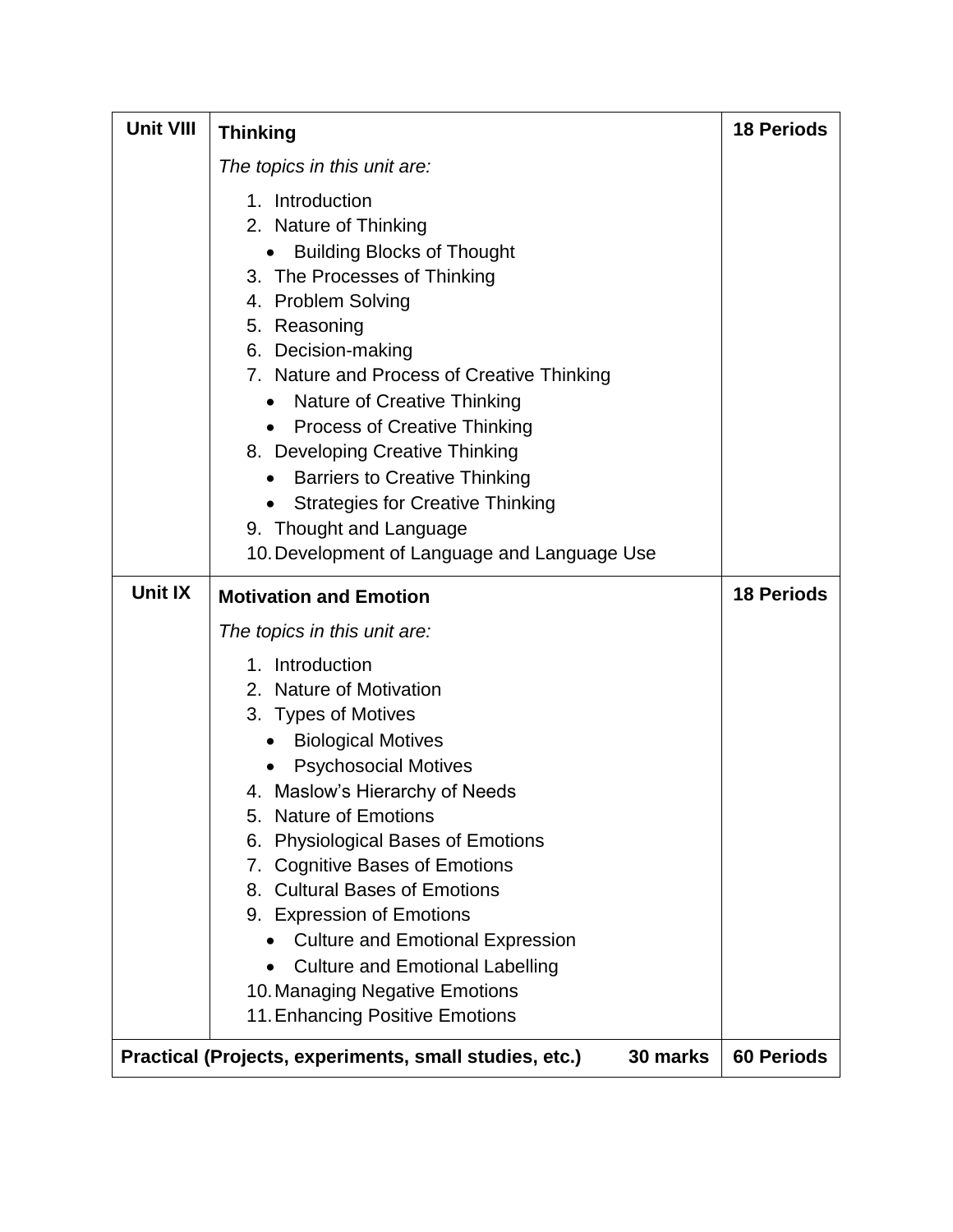The students shall be required to undertake *one project and conduct two experiments.* The project would involve the use of different methods of enquiry and related skills. Practical would involve conducting experiments and undertaking small studies, exercises, related to the topics covered in the course (e.g. Human development, Learning, Memory, Motivation, Perception, Attention and Thinking). **Practical Examination**  • Practical (Experiments) file 05 Marks

|                                                                       | $\cup$ $\cup$ $\cup$ $\cup$ |  |
|-----------------------------------------------------------------------|-----------------------------|--|
| • Project file                                                        | 05 Marks                    |  |
| • Viva Voce (Project and experiments)                                 | 05 Marks                    |  |
| • One experiment                                                      | 15 Marks*                   |  |
| * (05 Marks for conduct of practical and 10 Marks for report writing) |                             |  |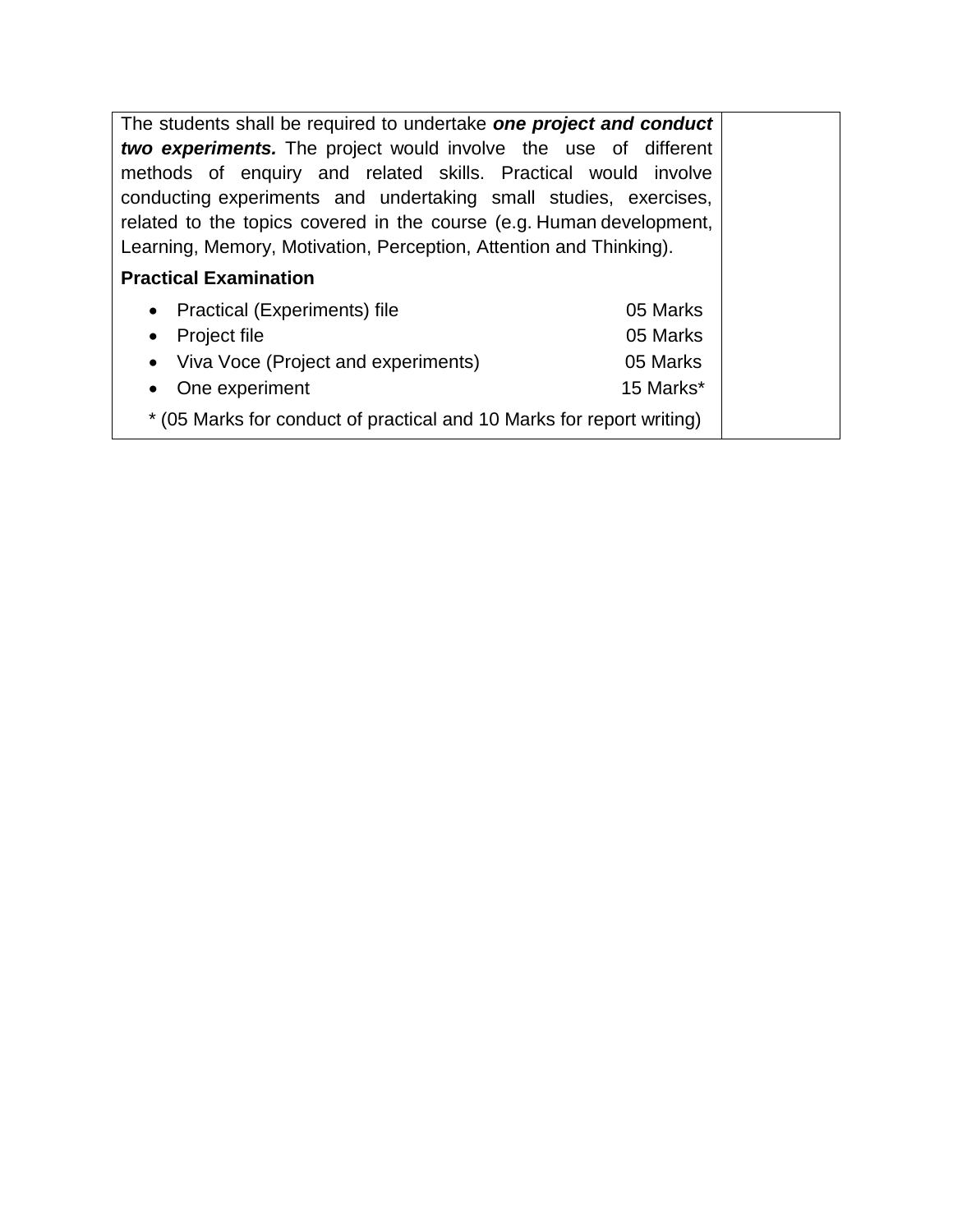## **PSYCHOLOGY (Code No. 037) QUESTION PAPER DESIGN CLASS – XI (2021 - 2022)**

# **I. Theory**

|     | <b>Time: 3 Hours</b>                                                                                                                                                                                                                                                                                                                                                                                                                                                                                                   |                    | <b>Maximum Marks: 70</b> |
|-----|------------------------------------------------------------------------------------------------------------------------------------------------------------------------------------------------------------------------------------------------------------------------------------------------------------------------------------------------------------------------------------------------------------------------------------------------------------------------------------------------------------------------|--------------------|--------------------------|
| S.  | <b>Competencies</b>                                                                                                                                                                                                                                                                                                                                                                                                                                                                                                    | <b>Total Marks</b> | %                        |
| No. |                                                                                                                                                                                                                                                                                                                                                                                                                                                                                                                        |                    | Weightage                |
| 1   | Remembering and Understanding: Exhibiting<br>memory of previously learned material by                                                                                                                                                                                                                                                                                                                                                                                                                                  | 25                 | 35%                      |
|     | recalling facts, terms, basic concepts, and                                                                                                                                                                                                                                                                                                                                                                                                                                                                            |                    |                          |
|     | answers; Demonstrating understanding of facts<br>and ideas by organizing, comparing, translating,                                                                                                                                                                                                                                                                                                                                                                                                                      |                    |                          |
|     | interpreting, giving descriptions and stating main<br>ideas                                                                                                                                                                                                                                                                                                                                                                                                                                                            |                    |                          |
| 2   | <b>Applying:</b> Solving problems to new situations<br>by applying acquired knowledge, facts,                                                                                                                                                                                                                                                                                                                                                                                                                          | 31                 | 45%                      |
|     | techniques and rules in a different way.                                                                                                                                                                                                                                                                                                                                                                                                                                                                               |                    |                          |
| 3   | Formulating, Analysing, Evaluating<br>and<br><b>Creating: Examining and breaking information</b><br>into parts by identifying motives or causes;<br>Making inferences and finding evidence to<br>support generalizations; Presenting<br>and<br>defending opinions by making judgments about<br>information, validity of ideas, or quality of work<br>based on a set of criteria; Compiling information<br>together in a different way by combining elements<br>in a new pattern or proposing alternative<br>solutions. | 14                 | 20%                      |
|     | <b>Total</b>                                                                                                                                                                                                                                                                                                                                                                                                                                                                                                           | 70                 | 100%                     |

# **II. Practical: 30 Marks**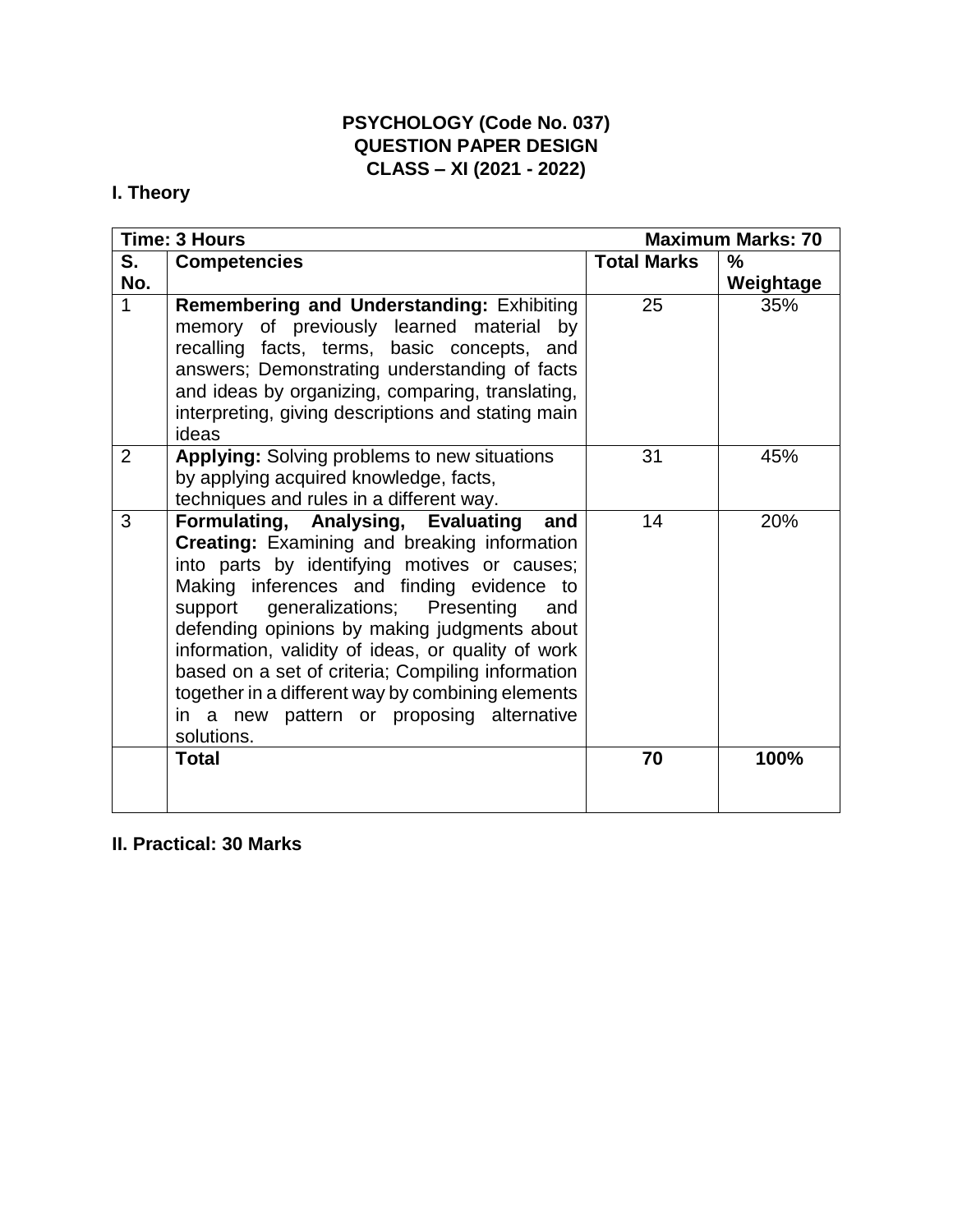# **COURSE STRUCTURE CLASS XII (2021 - 2022)**

|              | <b>One Theory Paper</b>                |                   | 3 Hours<br>Marks: 70 |
|--------------|----------------------------------------|-------------------|----------------------|
| <b>Units</b> | <b>Topics</b>                          | No. of<br>periods | <b>Marks</b>         |
|              | Variations in Psychological Attributes | 20                | 9                    |
| Ш            | Self and Personality                   | 24                | 10                   |
| Ш            | <b>Meeting Life Challenges</b>         | 14                | 7                    |
| IV           | <b>Psychological Disorders</b>         | 24                | 10                   |
| V            | <b>Therapeutic Approaches</b>          | 20                | 7                    |
| VI           | <b>Attitude and Social Cognition</b>   | 20                | 8                    |
| VII          | Social Influence and Group Processes   | 22                | 7                    |
| VIII         | Psychology and Life                    | 13                | 6                    |
| IX           | <b>Developing Psychological Skills</b> | 13                | 6                    |
|              | Total                                  | 170               | 70                   |

# **COURSE CONTENT**

| Unit I  | <b>Variations in Psychological Attributes</b>                                                                                                                                                                                                                                                                                                                                                                                                                                                                                                                                                      | <b>20 Periods</b> |
|---------|----------------------------------------------------------------------------------------------------------------------------------------------------------------------------------------------------------------------------------------------------------------------------------------------------------------------------------------------------------------------------------------------------------------------------------------------------------------------------------------------------------------------------------------------------------------------------------------------------|-------------------|
|         | The topics in this unit are:                                                                                                                                                                                                                                                                                                                                                                                                                                                                                                                                                                       |                   |
|         | 1. Introduction<br>2. Individual Differences in Human Functioning<br>3. Assessment of Psychological Attributes<br>4. Intelligence<br>5. Theories of Intelligence: Psychometric Theories of<br>Intelligence, Information Processing Theories, Theory<br>Multiple Intelligences, Triarchic Theory of<br>οf<br>Intelligence, Planning, Attention-Arousal<br>and<br>Simultaneous Successive Model of Intelligence<br>6. Individual Differences in Intelligence<br>7. Culture and Intelligence<br>8. Emotional Intelligence<br>9. Special Abilities: Aptitude: Nature and Measurement<br>10. Creativity |                   |
| Unit II | <b>Self and Personality</b>                                                                                                                                                                                                                                                                                                                                                                                                                                                                                                                                                                        | <b>24 Periods</b> |
|         | The topics in this unit are:                                                                                                                                                                                                                                                                                                                                                                                                                                                                                                                                                                       |                   |
|         | 1. Introduction                                                                                                                                                                                                                                                                                                                                                                                                                                                                                                                                                                                    |                   |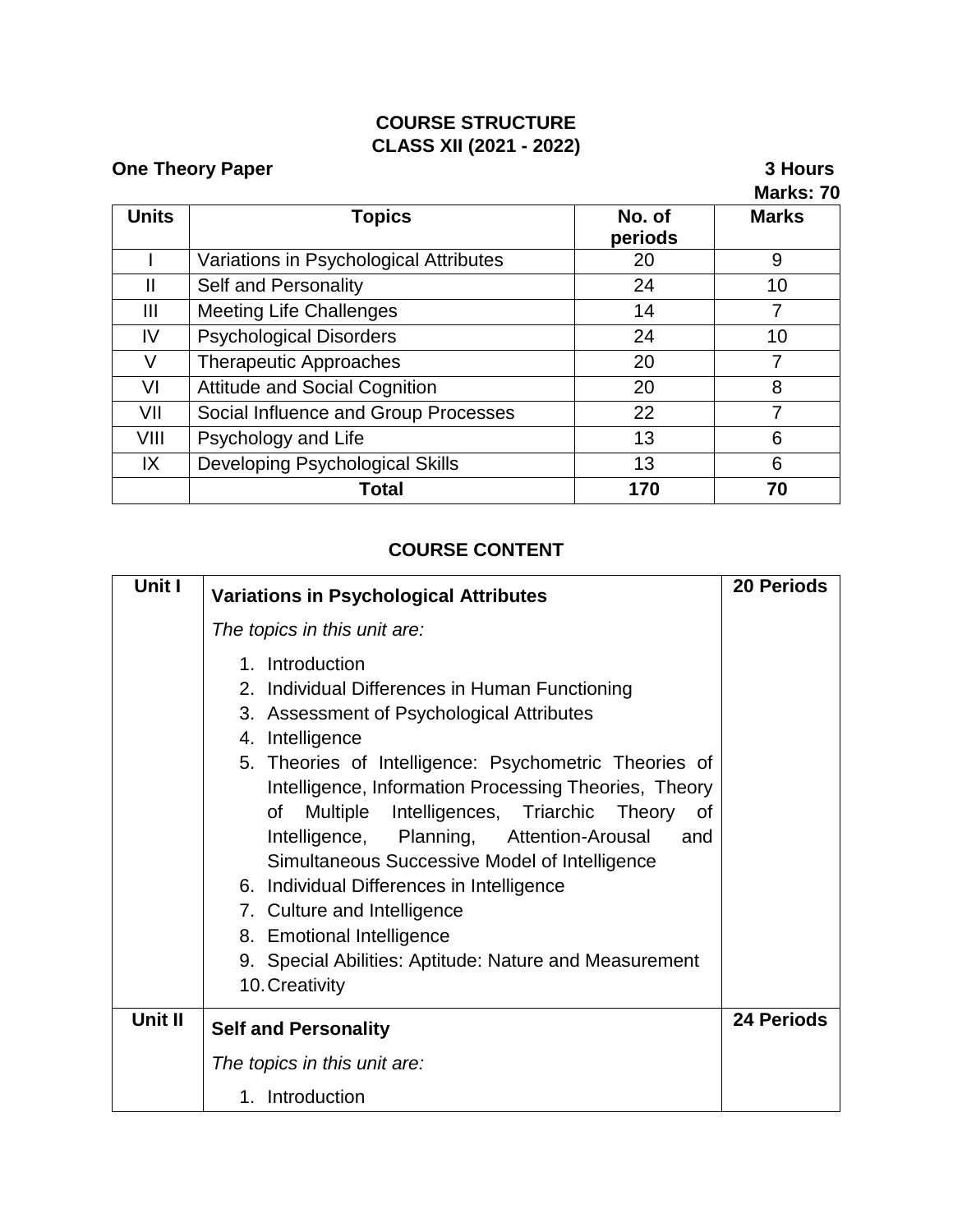|                 | 2. Self and Personality                                                      |                   |
|-----------------|------------------------------------------------------------------------------|-------------------|
|                 | 3. Concept of Self                                                           |                   |
|                 | 4. Cognitive and Behavioural Aspects of Self                                 |                   |
|                 | 5. Culture and Self                                                          |                   |
|                 | 6. Concept of Personality                                                    |                   |
|                 | 7. Major Approaches to the Study of Personality                              |                   |
|                 | Type Approach                                                                |                   |
|                 | <b>Trait Approach</b><br>$\bullet$                                           |                   |
|                 | Psychodynamic Approach<br>$\bullet$                                          |                   |
|                 | <b>Behavioural Approach</b><br>$\bullet$                                     |                   |
|                 | <b>Cultural Approach</b>                                                     |                   |
|                 | Humanistic Approach                                                          |                   |
|                 | 8. Assessment of Personality                                                 |                   |
|                 | <b>Self-report Measures</b><br>$\bullet$                                     |                   |
|                 | <b>Projective Techniques</b><br>$\bullet$                                    |                   |
|                 | <b>Behavioural Analysis</b>                                                  |                   |
| <b>Unit III</b> |                                                                              | 14 periods        |
|                 | <b>Meeting Life Challenges</b>                                               |                   |
|                 | The topics in this unit are:                                                 |                   |
|                 | 1. Introduction                                                              |                   |
|                 | 2. Nature, Types and Sources of Stress                                       |                   |
|                 | 3. Effects of Stress on Psychological Functioning and                        |                   |
|                 | Health                                                                       |                   |
|                 |                                                                              |                   |
|                 | <b>Stress and Health</b>                                                     |                   |
|                 | <b>General Adaptation Syndrome</b><br>$\bullet$                              |                   |
|                 | <b>Stress and Immune System</b>                                              |                   |
|                 | Lifestyle                                                                    |                   |
|                 | 4. Coping with Stress                                                        |                   |
|                 | <b>Stress Management Techniques</b>                                          |                   |
|                 | 5. Promoting Positive Health and Well-being                                  |                   |
|                 | <b>Stress Resistant Personality</b>                                          |                   |
|                 | <b>Life Skills</b>                                                           |                   |
|                 | <b>Positive Health</b>                                                       |                   |
| <b>Unit IV</b>  |                                                                              | <b>24 Periods</b> |
|                 | <b>Psychological Disorders</b>                                               |                   |
|                 | The topics in this unit are:                                                 |                   |
|                 | Introduction<br>1.<br>2. Concepts of Abnormality and Psychological Disorders |                   |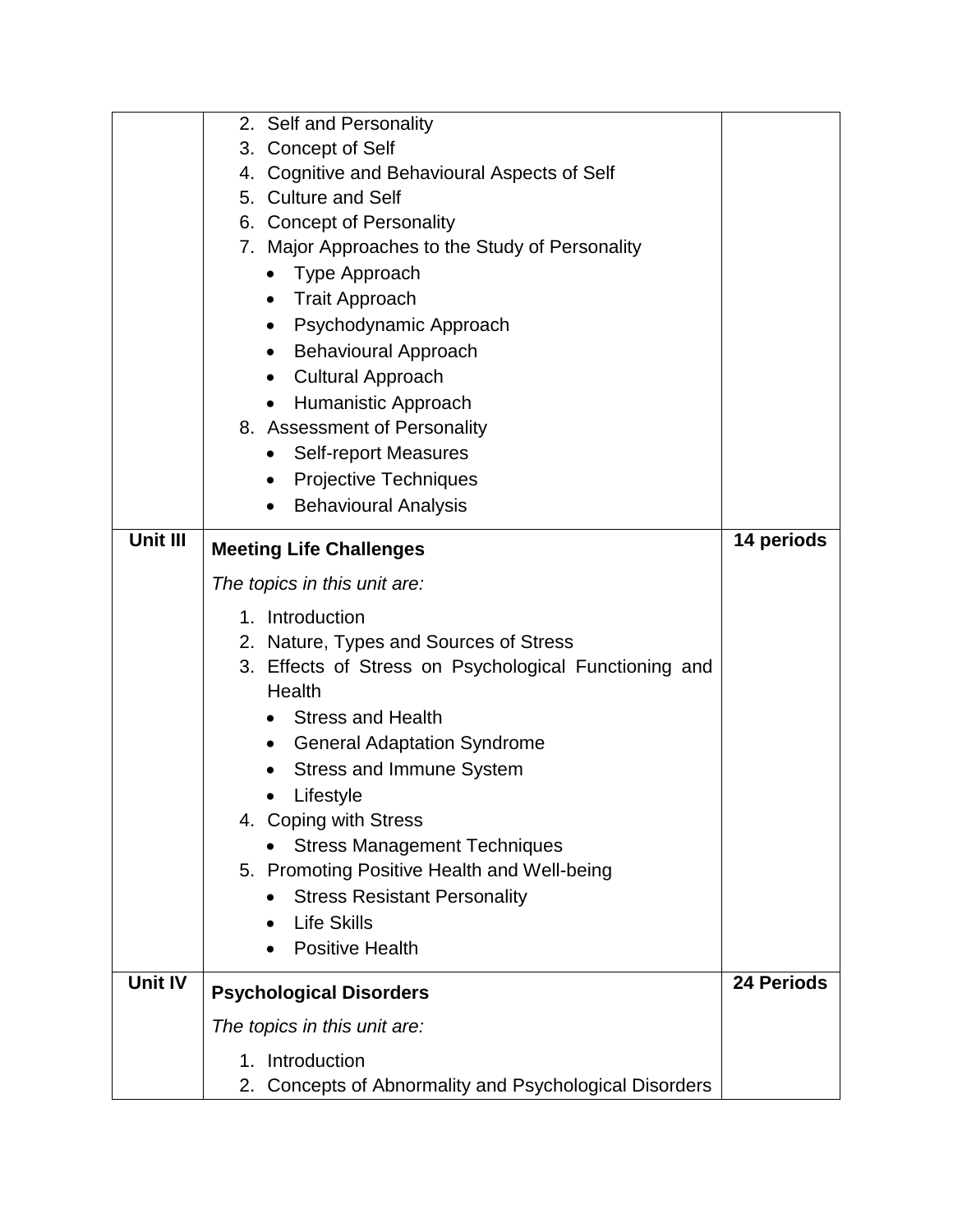|                | <b>Historical Background</b><br>$\bullet$                      |                   |
|----------------|----------------------------------------------------------------|-------------------|
|                | 3. Classification of Psychological Disorders                   |                   |
|                | 4. Factors Underlying Abnormal Behaviour                       |                   |
|                | 5. Major Psychological Disorders                               |                   |
|                | <b>Anxiety Disorders</b><br>$\bullet$                          |                   |
|                | <b>Obsessive-Compulsive and Related Disorders</b><br>$\bullet$ |                   |
|                | <b>Trauma-and Stressor-Related Disorders</b><br>$\bullet$      |                   |
|                | <b>Somatic Symptom and Related Disorders</b><br>$\bullet$      |                   |
|                | <b>Dissociative Disorders</b><br>$\bullet$                     |                   |
|                | <b>Depressive Disorder</b><br>٠                                |                   |
|                | <b>Bipolar and Related Disorders</b><br>$\bullet$              |                   |
|                | Schizophrenia Spectrum and Other Psychotic<br>$\bullet$        |                   |
|                | <b>Disorders</b>                                               |                   |
|                | Neurodevelopmental Disorders<br>$\bullet$                      |                   |
|                | Disruptive, Impulse-Control and Conduct Disorders<br>$\bullet$ |                   |
|                | <b>Feeding and Eating Disorders</b>                            |                   |
|                | <b>Substance Related and Addictive Disorders</b>               |                   |
| <b>Unit V</b>  |                                                                | <b>20 Periods</b> |
|                | <b>Therapeutic Approaches</b>                                  |                   |
|                | The topics in this unit are:                                   |                   |
|                |                                                                |                   |
|                | 1. Nature and Process of Psychotherapy                         |                   |
|                | Therapeutic relationship                                       |                   |
|                | 2. Types of Therapies                                          |                   |
|                | Psychodynamic Therapy<br>$\bullet$                             |                   |
|                | <b>Behaviour Therapy</b><br>$\bullet$                          |                   |
|                | <b>Cognitive Therapy</b>                                       |                   |
|                | Humanistic-Existential Therapy                                 |                   |
|                | <b>Biomedical Therapy</b>                                      |                   |
|                | <b>Alternative Therapies</b><br>$\bullet$                      |                   |
|                | 3. Rehabilitation of the Mentally III                          |                   |
| <b>Unit VI</b> |                                                                | <b>20 Periods</b> |
|                | <b>Attitude and Social Cognition</b>                           |                   |
|                | The topics in this unit are:                                   |                   |
|                | Introduction<br>1.                                             |                   |
|                | <b>Explaining Social Behaviour</b><br>2.                       |                   |
|                | 3. Nature and Components of Attitudes                          |                   |
|                | 4. Attitude Formation and Change                               |                   |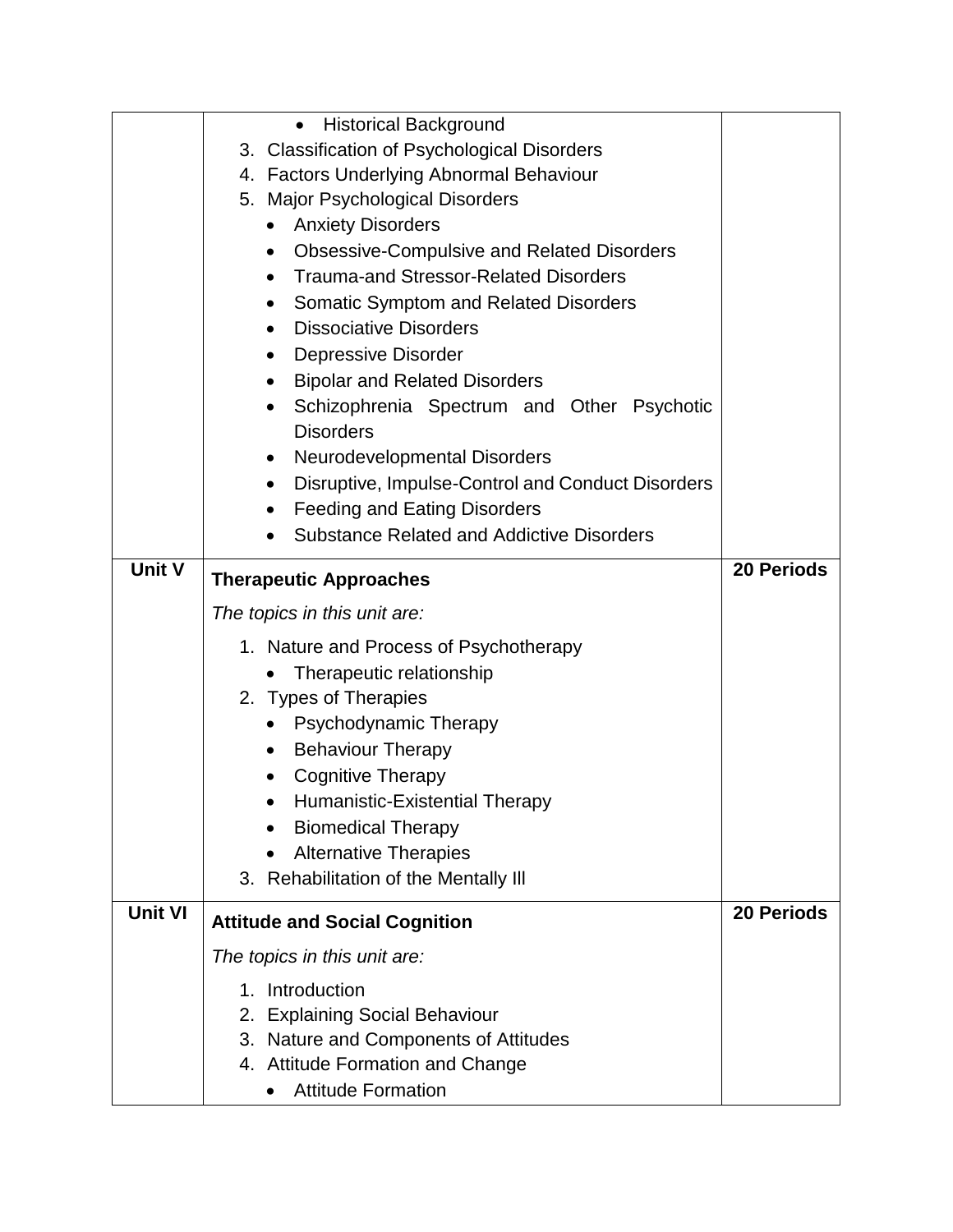|                  | <b>Attitude Change</b><br>$\bullet$                      |                   |
|------------------|----------------------------------------------------------|-------------------|
|                  | Attitude-Behaviour Relationship                          |                   |
|                  | 5. Prejudice and Discrimination                          |                   |
|                  | 6. Strategies for Handling Prejudice                     |                   |
|                  | 7. Social Cognition                                      |                   |
|                  | 8. Schemas and Stereotypes                               |                   |
|                  | 9. Impression Formation and Explaining                   |                   |
|                  | Behaviour of Others through Attributions                 |                   |
|                  | <b>Impression Formation</b><br>$\bullet$                 |                   |
|                  | <b>Attribution of Causality</b><br>$\bullet$             |                   |
|                  | 10. Behaviour in the Presence of Others                  |                   |
|                  | 11. Pro-social Behaviour                                 |                   |
|                  | <b>Factors Affecting Pro-social Behaviour</b>            |                   |
|                  |                                                          |                   |
| <b>Unit VII</b>  | <b>Social Influence and Group Processes</b>              | <b>22 Periods</b> |
|                  | The topics in this unit are:                             |                   |
|                  | 1. Introduction                                          |                   |
|                  | 2. Nature and Formation of Groups                        |                   |
|                  | 3. Type of Groups                                        |                   |
|                  | 4. Influence of Group on Individual Behaviour            |                   |
|                  | Social Loafing<br>$\bullet$                              |                   |
|                  | <b>Group Polarisation</b>                                |                   |
|                  | 5. Conformity, Compliance and Obedience                  |                   |
|                  | 6. Cooperation and Competition                           |                   |
|                  | Determinants of Cooperation and Competition<br>$\bullet$ |                   |
|                  | 7. Social Identity                                       |                   |
|                  | 8. Intergroup Conflict: Nature and Causes                |                   |
|                  | 9. Conflict Resolution Strategies                        |                   |
| <b>Unit VIII</b> |                                                          | <b>13 Periods</b> |
|                  | <b>Psychology and Life</b>                               |                   |
|                  | The topics in this unit are:                             |                   |
|                  | 1. Introduction                                          |                   |
|                  | 2. Human-Environment Relationship                        |                   |
|                  | of the Human-Environment<br>Different Views              |                   |
|                  | Relationship                                             |                   |
|                  | 3. Environmental Effects on Human Behaviour              |                   |
|                  | Human Influence on the Environment                       |                   |
|                  | <b>Noise</b>                                             |                   |
|                  | Pollution                                                |                   |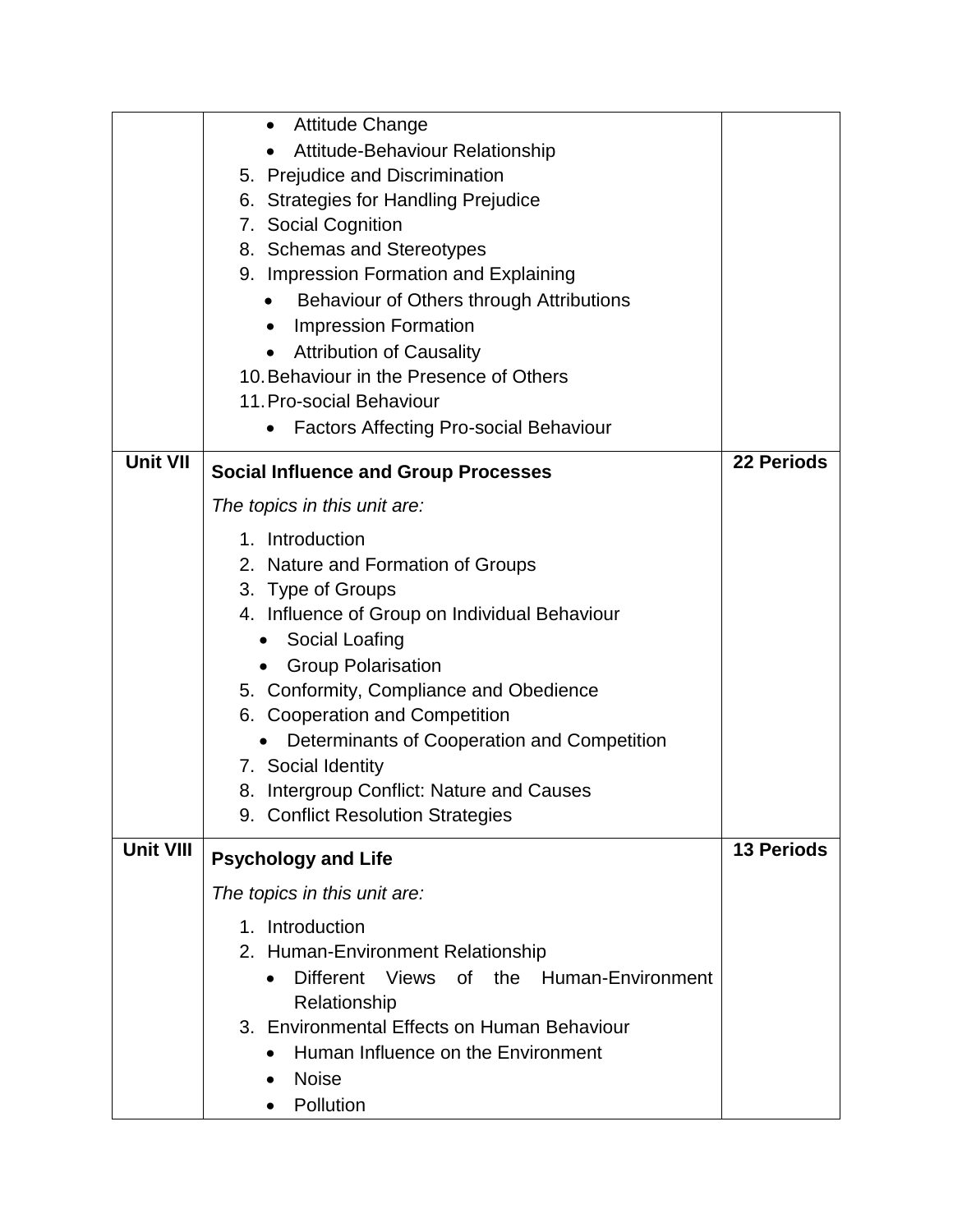|                                                                                                                                                                                                                                                                                                                                                                                                                     | Crowding<br>$\bullet$<br><b>Natural Disasters</b><br>4. Promoting Pro-environmental Behaviour<br>5. Psychology and Social Concerns<br><b>Poverty and Discrimination</b><br>$\bullet$<br>Aggression, Violence and Peace<br>٠<br>Mahatma Gandhi on Non-violence<br>Health<br>Impact of Television on Behaviour |                   |
|---------------------------------------------------------------------------------------------------------------------------------------------------------------------------------------------------------------------------------------------------------------------------------------------------------------------------------------------------------------------------------------------------------------------|--------------------------------------------------------------------------------------------------------------------------------------------------------------------------------------------------------------------------------------------------------------------------------------------------------------|-------------------|
| <b>Unit IX</b>                                                                                                                                                                                                                                                                                                                                                                                                      | <b>Developing Psychological Skills</b>                                                                                                                                                                                                                                                                       |                   |
|                                                                                                                                                                                                                                                                                                                                                                                                                     | The topics in this unit are:                                                                                                                                                                                                                                                                                 |                   |
|                                                                                                                                                                                                                                                                                                                                                                                                                     | 1. Introduction<br>2. Developing as an effective Psychologist<br>3. General Skills<br>4. Observational Skills<br>5. Specific Skills<br><b>Communication Skills</b><br><b>Psychological Testing Skills</b><br>6. Interviewing Skills<br>7. Counselling Skills                                                 |                   |
| <b>Practical</b><br>30 Marks                                                                                                                                                                                                                                                                                                                                                                                        |                                                                                                                                                                                                                                                                                                              | <b>60 Periods</b> |
| A. Development of Case Profile:<br>Using appropriate methods like interview, observation and<br>psychological tests.<br>B. Test administration:<br>Students are<br>psychological tests related to various psychological attributes like<br>intelligence, aptitude, attitude, personality, etc.<br>C. In Practical examination, the student will be required to administer<br>and interpret two psychological tests. |                                                                                                                                                                                                                                                                                                              |                   |
| <b>Distribution of Marks:</b>                                                                                                                                                                                                                                                                                                                                                                                       |                                                                                                                                                                                                                                                                                                              |                   |
| <b>Practical File and Case Profile</b><br>Viva Voce (Case Profile and practical)<br>Two practicals<br>*(5 Marks for conduct of practical and 10 Marks for report writing)                                                                                                                                                                                                                                           |                                                                                                                                                                                                                                                                                                              |                   |